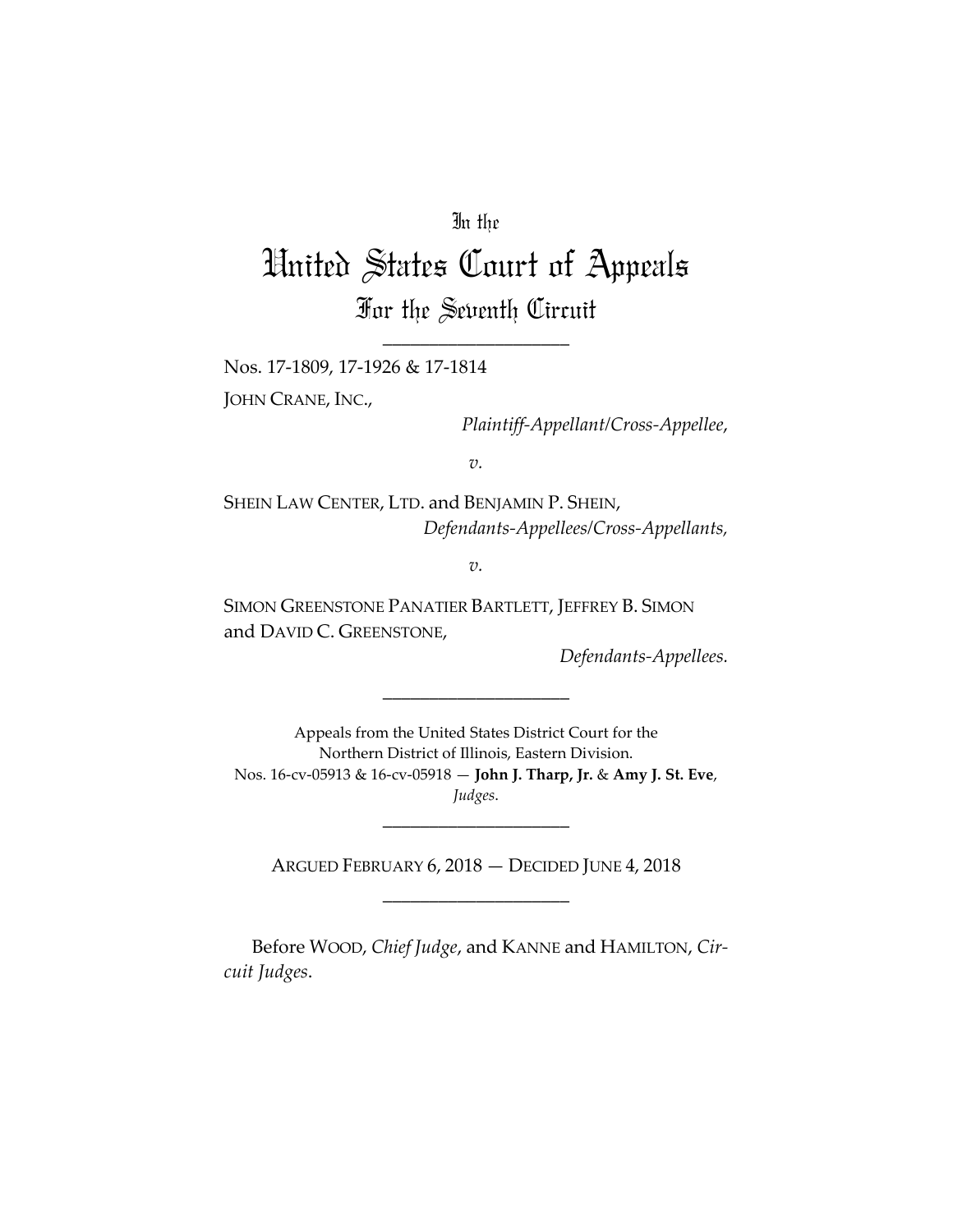KANNE, *Circuit Judge*. John Crane, Inc., as a manufacturer of products containing asbestos, has been sued many times for injuries caused by exposure to asbestos. Now it claims some of those suits were part of a conspiracy to defraud the company. It filed lawsuits in the Northern District of Illinois against two law firms and their lawyers who brought some of those injury suits. Because the Northern District lacked personal jurisdiction over the defendants, we affirm the dismissal of the lawsuits.

#### **I. BACKGROUND**

John Crane, Inc. ("JCI") is a manufacturing company with its principal place of business in Illinois. The Shein Law Center is a law firm based in Pennsylvania. Benjamin Shein, the partner named in this case, is a resident of Pennsylvania. Simon Greenstone Panatier Bartlett is a law firm based in Texas. The firm has offices in Texas and California, and its partners and shareholders are residents of those states.

Shein and Simon Greenstone[1](#page-1-0) sued JCI on behalf of their clients in state courts in Pennsylvania, California, and Texas. JCI alleges these suits were part of a conspiracy to defraud the company. Specifically, JCI alleges the defendants concealed information during discovery regarding their clients' exposure to asbestos from other manufacturers' products so that they could extract larger recoveries from JCI. The other man-

<span id="page-1-0"></span> $1$  For our purposes, there is no reason to differentiate between the lawyers and the firms for which they work. We refer to Benjamin Shein and his firm, the Shein Law Center, as "Shein" and Jeffrey Simon, David Greenstone, and their firm, Simon Greenstone Panatier Bartlett, as "Simon Greenstone" in this opinion.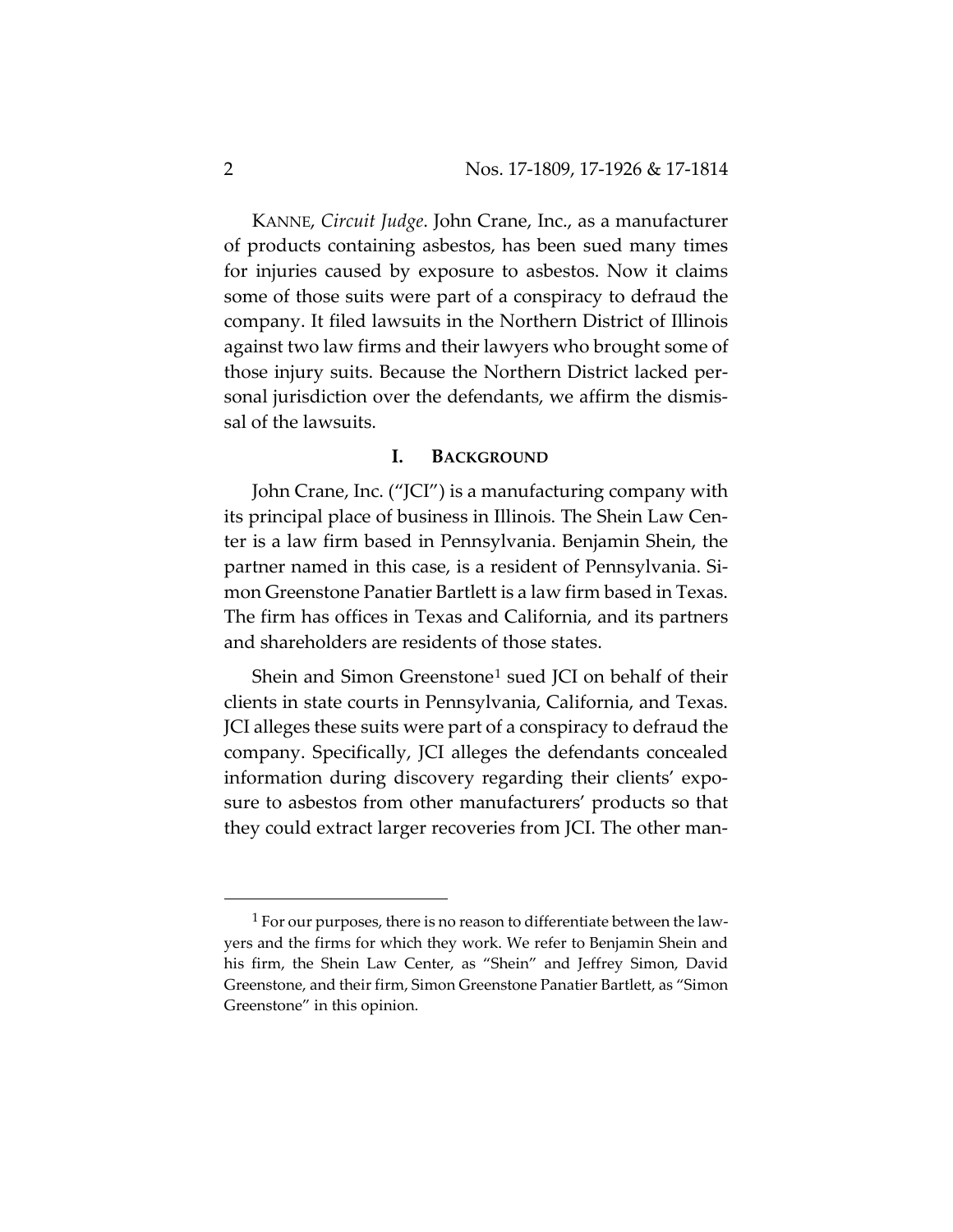ufacturers are bankrupt; JCI is one of the few remaining asbestos manufacturers that are not. After winning verdicts against JCI, the defendants allegedly filed claims against the bankrupt manufacturers' trusts.

JCI filed lawsuits against Shein and Simon Greenstone in the Northern District of Illinois alleging fraud, conspiracy, and violations of the Racketeer Influenced and Corrupt Organizations Act, 18 U.S.C. § 1961, *et seq*.[2](#page-2-0) Shein and Simon Greenstone each moved to have JCI's cases against them dismissed for lack of personal jurisdiction. And in both, the district court dismissed the case. Shein also moved for dismissal for lack of subject matter jurisdiction, an argument the district court rejected. The cases (No. 17-1809, JCI v. Shein & No. 17-1814, JCI v. Simon Greenstone) were consolidated on appeal, and Shein (No. 17-1926) cross-appealed the district court's refusal to dismiss the complaint for lack of subject matter jurisdiction.

### **II. ANALYSIS**

"Federal courts ordinarily follow state law in determining the bounds of their jurisdiction over persons." *Walden v. Fiore*, 134 S. Ct. 1115, 1121 (2014) (quoting *Daimler AG v. Bauman*, 134 S. Ct. 746, 753 (2014)). The Illinois long-arm statute requires nothing more than the standard for federal due process: that the defendant have sufficient contacts with the forum state "such that the maintenance of the suit does not offend traditional notions of fair play and substantial justice." *Brook v. McCormley*, 873 F.3d 549, 552 (7th Cir. 2017) (quoting

<span id="page-2-0"></span> <sup>2</sup> JCI also sued Shein in the Eastern District of Pennsylvania, Docket No. 17-2210. That litigation has been stayed pending our decision in this case.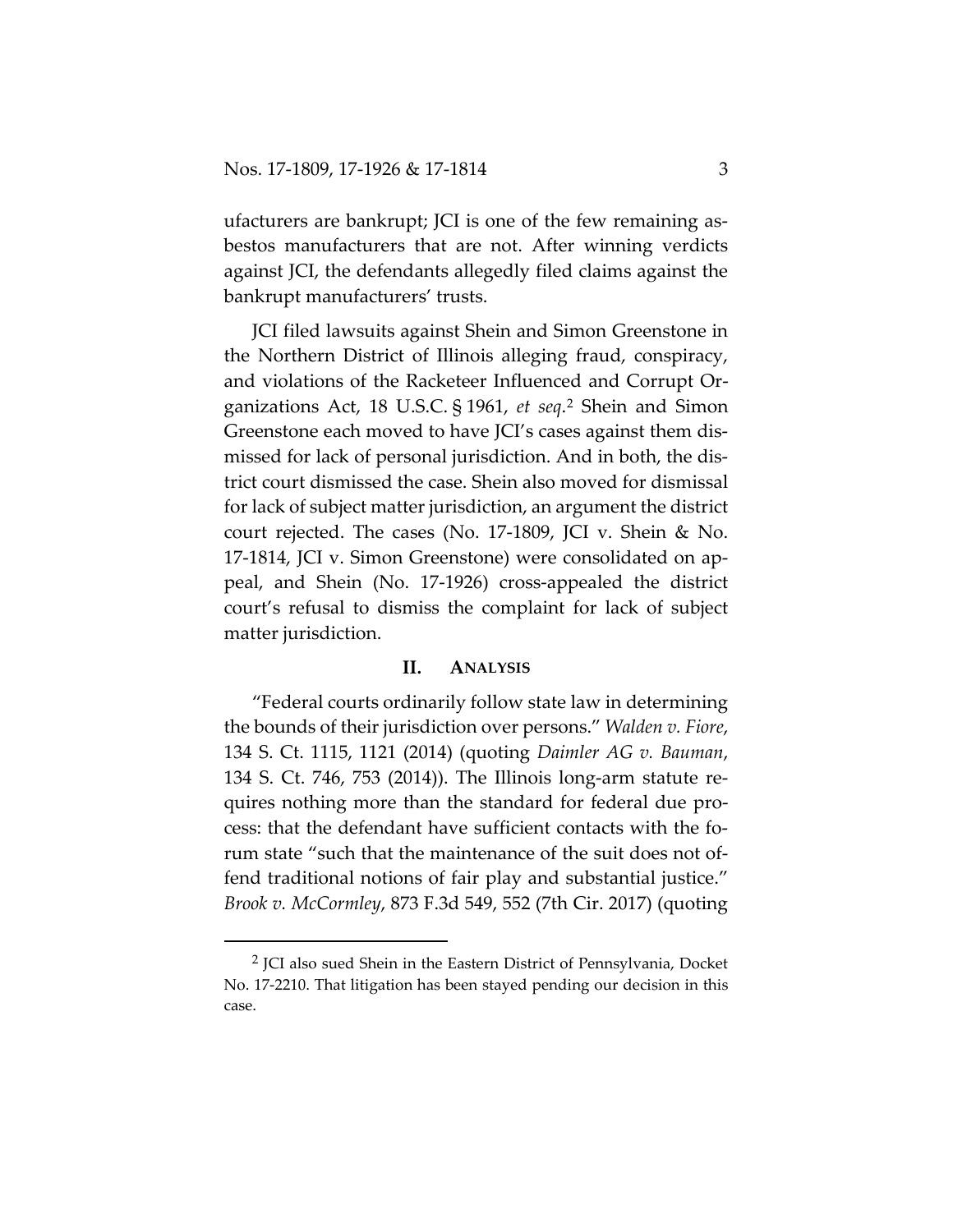*Int'l Shoe Co. v. Washington*, 326 U.S. 310, 316 (1945)). When challenged, the plaintiff has the burden of proving personal jurisdiction. *Northern Grain Mktg., LLC v. Greving*, 743 F.3d 487, 491 (7th Cir. 2014). And where, as here, there has been no hearing on the matter, the plaintiff's burden is to set forth a prima facie showing of jurisdiction. *Id*. We review the district court's determination that it lacked jurisdiction *de novo*. *Brook*, 873 F.3d at 551.

The parties agree that the district court did not have general personal jurisdiction. To establish specific personal jurisdiction, JCI needed to demonstrate that the defendants' contacts with Illinois related to the challenged conduct. *Id.* at 552. The defendant must have contacts with the forum state independent of its relationship with the plaintiff. *Id.* at 552–53. "[T]he plaintiff cannot be the only link between the defendant and the forum." *Walden*, 134 S. Ct. at 1122.

JCI argues that the defendants established contacts with Illinois when they engaged in fraudulent litigation against JCI, an Illinois-based company. As part of that litigation, JCI stresses, the defendants sent fraudulent litigation materials to JCI. The defendants counter that their activities were directed at the states in which the litigation was carried out—Texas, California, and Pennsylvania. They had contact with Illinois in that JCI is an Illinois resident, but had no other contact with the state.

In *Wallace v. Herron*, this court considered whether a federal court in Indiana could exercise personal jurisdiction over California-based lawyers who, the plaintiff alleged, engaged in malicious prosecution when they filed lawsuits in California against the plaintiffs, Indiana residents. 778 F.2d 391, 394 (7th Cir. 1985). Like JCI, the plaintiffs in that case argued that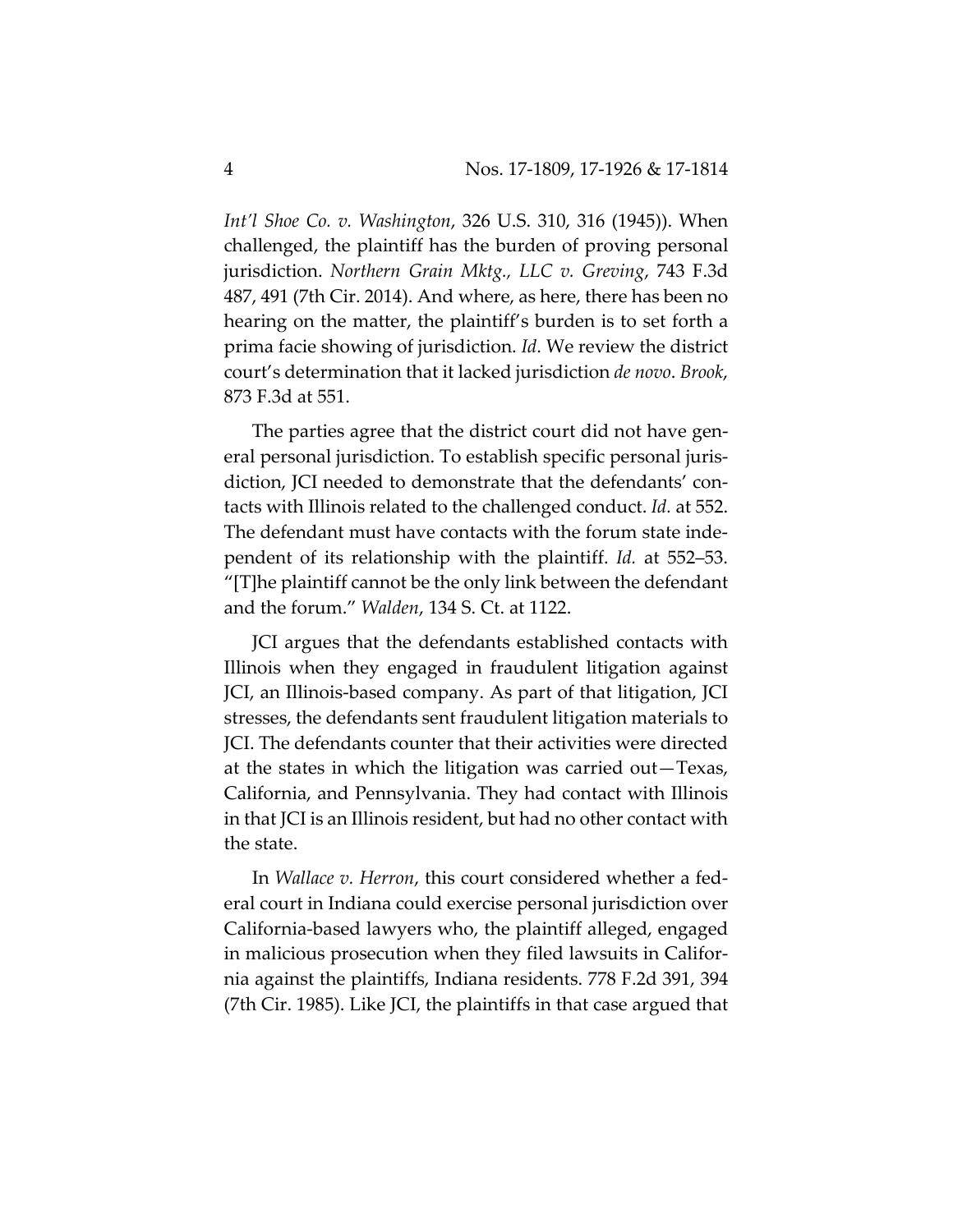the defendants had contacts with Indiana because they served interrogatories, requests for documents, and other litigation materials on the plaintiffs in Indiana. The court rejected this argument: "the defendants filed these motions on behalf of their clients in a California court pursuant to a California lawsuit, and it would be unreasonable to require the defendants to appear in Indiana to defend this suit on the basis of such attenuated contacts." *Id.* The same logic applies in this case. As Judge Tharp succinctly put it, "directing pleadings, discovery, and other litigation communications to an Illinois citizen facing suit in some other state—even in furtherance of a tortious scheme—is simply not the same as targeting that citizen *in Illinois*." *John Crane Inc. v. Shein Law Ctr., Ltd.*, 16-CV-05913, 2017 WL 1105490.

JCI attempts to distinguish *Wallace* on the basis that the litigation in this case is alleged to be part of a broader scheme. Sending fraudulent materials in furtherance of such a scheme, JCI contends, creates sufficient contacts. In *Felland v. Clifton*, this court found sufficient contacts based on communications sent to the plaintiffs in the forum state. 682 F.3d 665 (7th Cir. 2012). The defendants purposefully directed the communications to the jurisdiction, and the communications were the basis of the plaintiffs' claim of intentional misrepresentation. The communications were not incidental to other conduct. Here, the defendants sent allegedly fraudulent communications to JCI through JCI's local counsel in Texas, Pennsylvania, and California. And the communications were incidental to the litigation, which is the basis of JCI's claims. For these reasons, the communications between JCI and the defendants in these cases were not enough to establish specific personal jurisdiction in Illinois.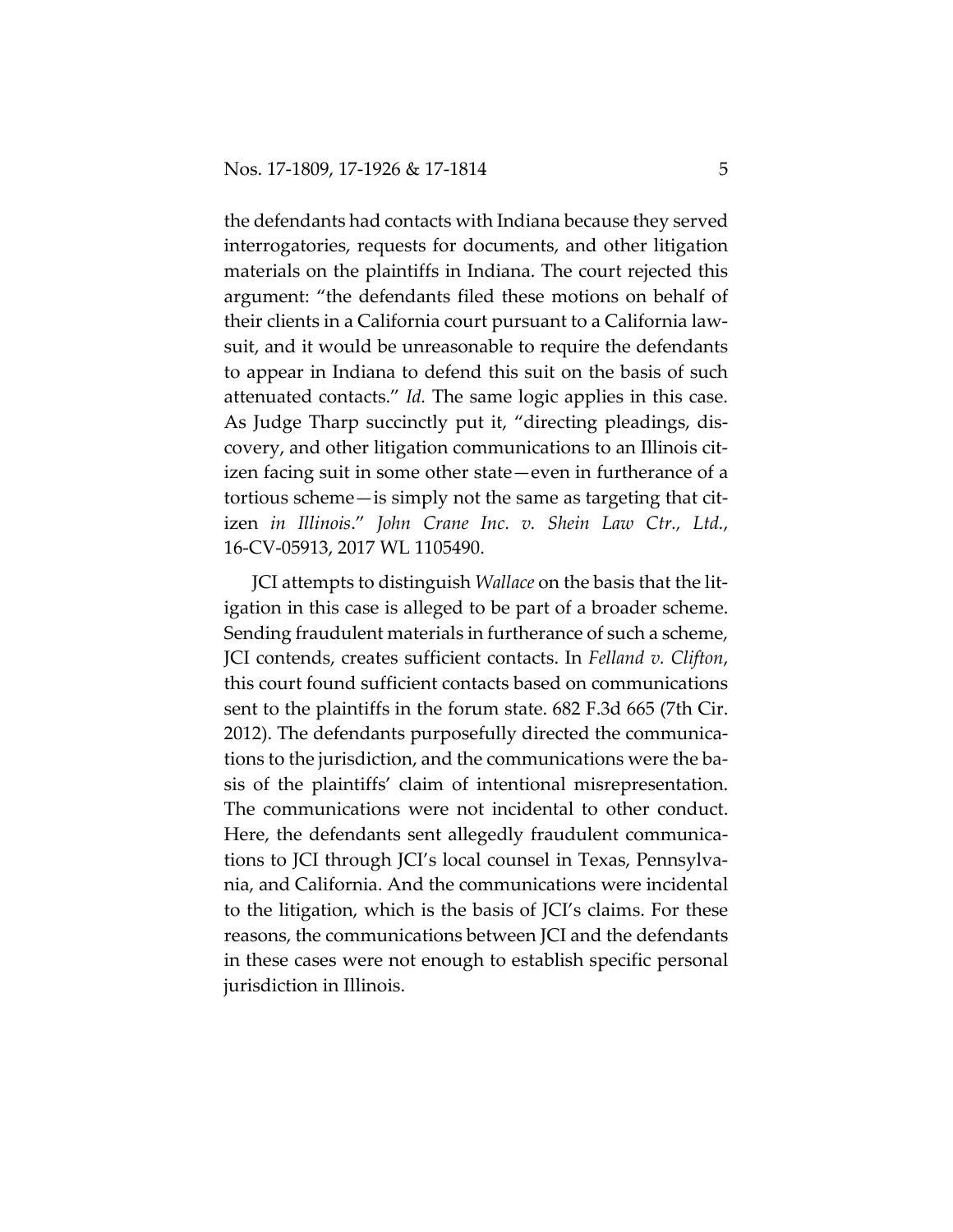JCI alternatively argues the district court should have granted its request for additional discovery. JCI alleges the defendants submitted claims to bankrupt manufacturers' trusts as part of their conspiracy to defraud JCI. It sought to conduct discovery into the defendants' contacts with these trusts, at least one of which is based in Illinois. But the location of these trusts was entirely coincidental and had nothing to do with the defendants' decisions to file claims. Even if JCI had discovered that the defendants had submitted claims to a trust in Illinois, it would not be enough to establish personal jurisdiction in a suit brought by JCI. *See Brook*, 873 F.3d at 552– 53 ("'[T]he relationship must arise out of contacts that the defendant *himself* creates with the forum state,' and 'the defendant's contacts with the forum State itself.'" (quoting *Walden*, 134 S. Ct. at 1122)). Therefore, the district court did not err when it denied the request.

Finally, because we conclude that the district court lacked personal jurisdiction, we need not consider whether the district court also lacked subject matter jurisdiction. *Ruhrgas Ag v. Marathon Oil Co.*, 526 U.S. 574, 578 (1999).

#### **III. CONCLUSION**

Out-of-state litigation against an Illinois resident is not sufficient to establish personal jurisdiction in Illinois over a lawyer involved in the out-of-state litigation. Shein and Simon Greenstone's alleged unlawful conduct at issue in this case was targeted at the litigation conducted in Texas, Pennsylvania, and California. All contacts the defendants had with JCI in Illinois were incidental to the litigation proceeding elsewhere. It would be unfair to require the defendants to appear in Illinois because of these limited contacts.